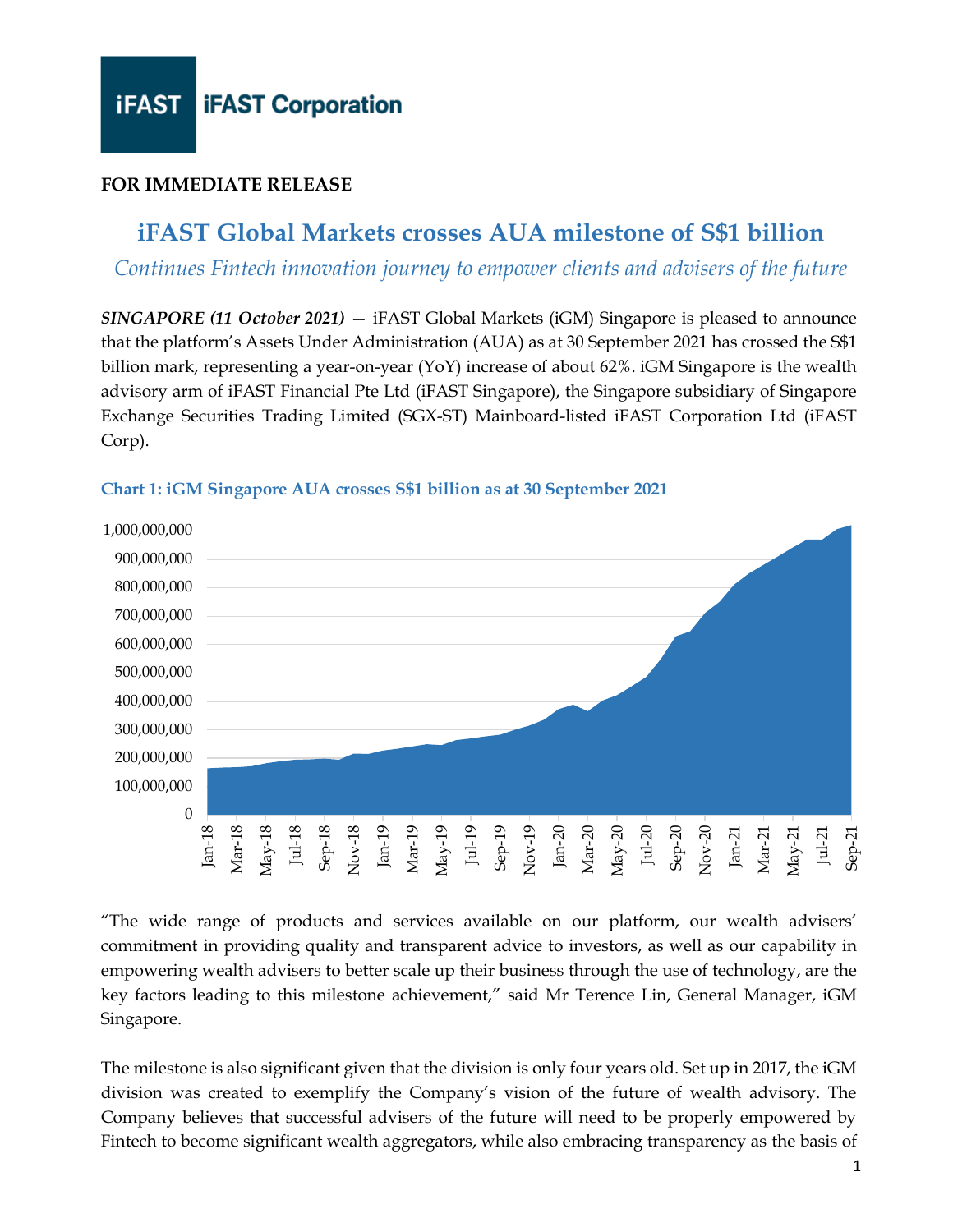# **iFAST iFAST** Corporation

client trust and adopting the right revenue model which provides good alignment of interest between advisers and clients.

#### **Continues to embrace digital revolution**

As a platform that is focused on empowering advisers and clients of the future, the efforts iGM puts in to fully embrace the digital revolution in wealth management has enabled it to start reaping the rewards of an acceleration towards more efficient digital wealth advisory processes in recent times.

"Digital wealth advisory doesn't necessitate the replacement of human advisers with computers, but instead helps the adviser to serve clients better and more efficiently. We've continued on the Fintech innovation journey to empower both advisers and clients, with the launch of a brand new iGM app," shared Mr Lin.

Designed and developed using the Flutter framework, the brand new iGM app now delivers full transactional capability across multiple products with a significantly improved user interface and faster loading speeds. The new app also features a key change at iGM which allows investment accounts to have access to both adviser and client transaction capabilities. With the new change, doit-yourself (DIY) transaction capabilities can now be enabled on investment account based on the client's suitability.

"This is an important step towards a true 'best-of-both-worlds' hybrid, where iGM clients can enjoy the full transactional flexibility of a DIY account while retaining the advisory services of a technologically-equipped yet very much human adviser, who has full servicing and advisory rights over the account," said Mr Lin.

Mr Lin believes this is the right model for future wealth advisory to help bring scale and efficiency to the business. "Early adopters at iGM have seen significant growth in AUA – the average iGM adviser today oversees approximately S\$17.5m of assets; we believe this is one of the highest figures amongst financial advisory firms in Singapore."

Looking ahead, Mr Lin shared the platform's vision and strategy to capture further growth in the wealth advisory industry. "iGM remains on the lookout for wealth advisory talent – such candidates should have a 'client-first' value system aligned with the firm's motto, while embracing the disruptive powers of technology by leveraging on the iFAST franchise to build a sustainable long-term wealth advisory practice."

The new iFAST Global Markets app is now available for download on the Google Play Store and Apple App Store.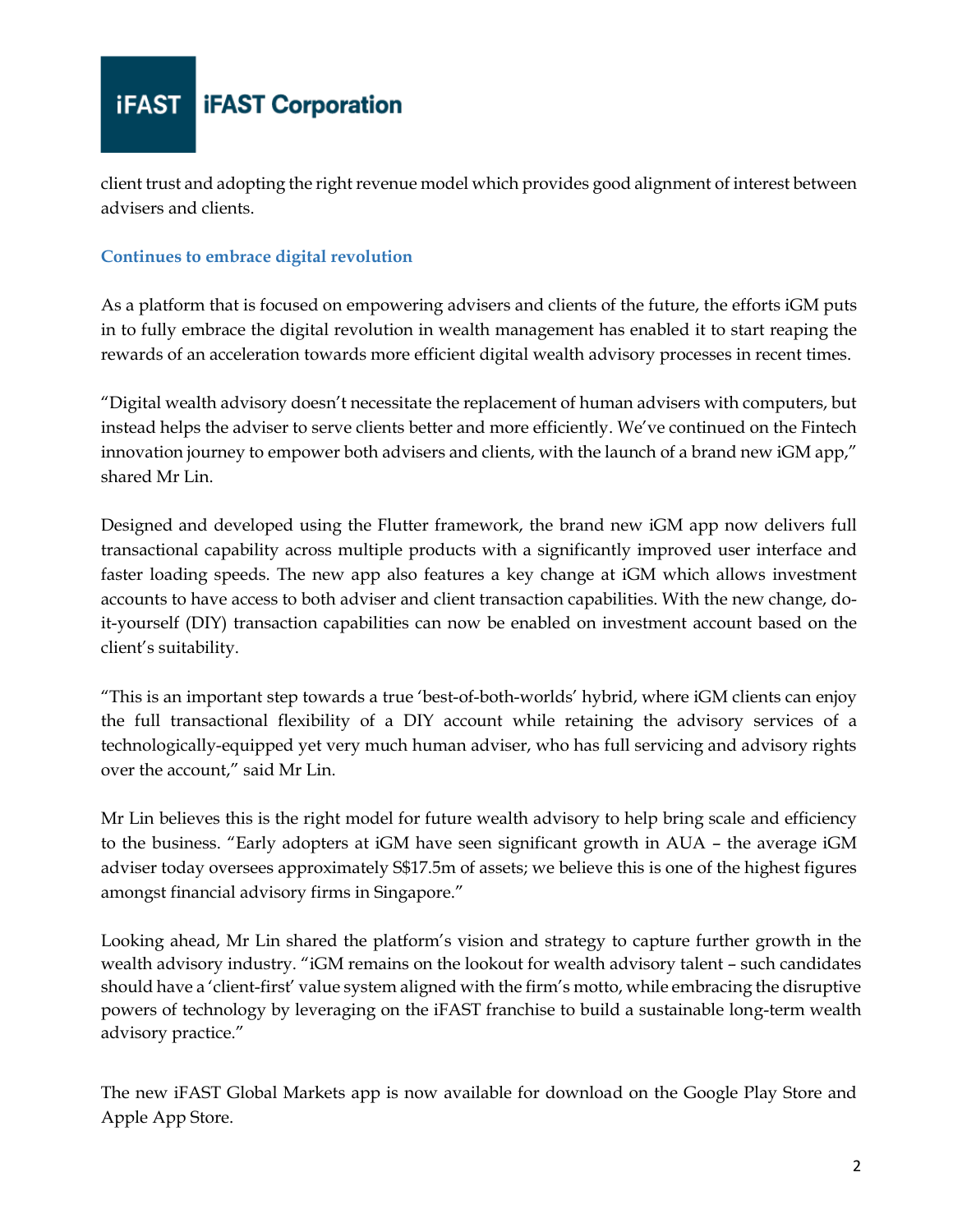**iFAST iFAST** Corporation

#### **About iFAST Global Markets**

iFAST Global Markets (iGM) is the wealth advisory arm of iFAST Financial Pte Ltd. iGM aims to provide consumers with complete commission transparency in insurance and investment products. Its team of in-house wealth advisers are dedicated to the vision of providing transparent, ethical and suitable advice to benefit investors by reducing commission bias which may be unknown to consumers.

#### **About iFAST Singapore**

iFAST Financial Pte Ltd (iFAST Singapore) is the Singapore subsidiary of SGX-ST Mainboard-listed iFAST Corporation Ltd. (iFAST Corp), which is present in Singapore, Hong Kong, Malaysia, China and India. iFAST Singapore holds the Capital Markets Services licence and the Financial Advisers licence, issued by the Monetary Authority of Singapore, and is also a Central Provident Fundregistered Investment Administrator. iFAST Singapore is also an SGX-ST Trading Member, a CDP Clearing Member and a CDP Depository Agent.

iFAST Singapore's Business-to-Business (B2B) division includes iFAST Central, iFAST Global Prestige and iFAST Pensions, which cater to over 100 financial advisory (FA) firms, financial institutions, banks and multinational companies, as well as iFAST Global Market, which provides investors with transparent adviser-assisted wealth management plans. FSMOne.com is the Business-to-Consumer (B2C) division of iFAST Singapore, offering self-directed investors a comprehensive range of investment products and services.

#### **About iFAST Corp**

iFAST Corp (stock code: AIY) is a wealth management Fintech platform, with assets under administration (AUA) of S\$17.54 billion as at 30 June 2021.

Incorporated in the year 2000 in Singapore and listed on the SGX-Mainboard in December 2014, the Group is also present in Hong Kong, Malaysia, China and India. Through the years, the Group has built a well-established Fintech ecosystem connecting its product providers and clients.

iFAST Corp holds the requisite licences in the various jurisdictions it operates in to provide a wide range of products and services. As at end June 2021, the Group offers access to over 13,000 investment products including over 8,600 funds from over 270 fund houses, over 1,400 bonds, stocks and ETFs listed on the Singapore, Hong Kong and US stock exchanges, as well as services including online discretionary portfolio management services, research and investment seminars, Fintech solutions, and investment administration and transaction services.

The main business divisions of the Group include the Business-to-Consumer (B2C) division, the Business-to-Business (B2B) division, and the emerging Fintech Solutions/Business-to-Business-to-Consumer (B2B2C) model. The B2C platform, FSMOne.com (formerly known as Fundsupermart.com),